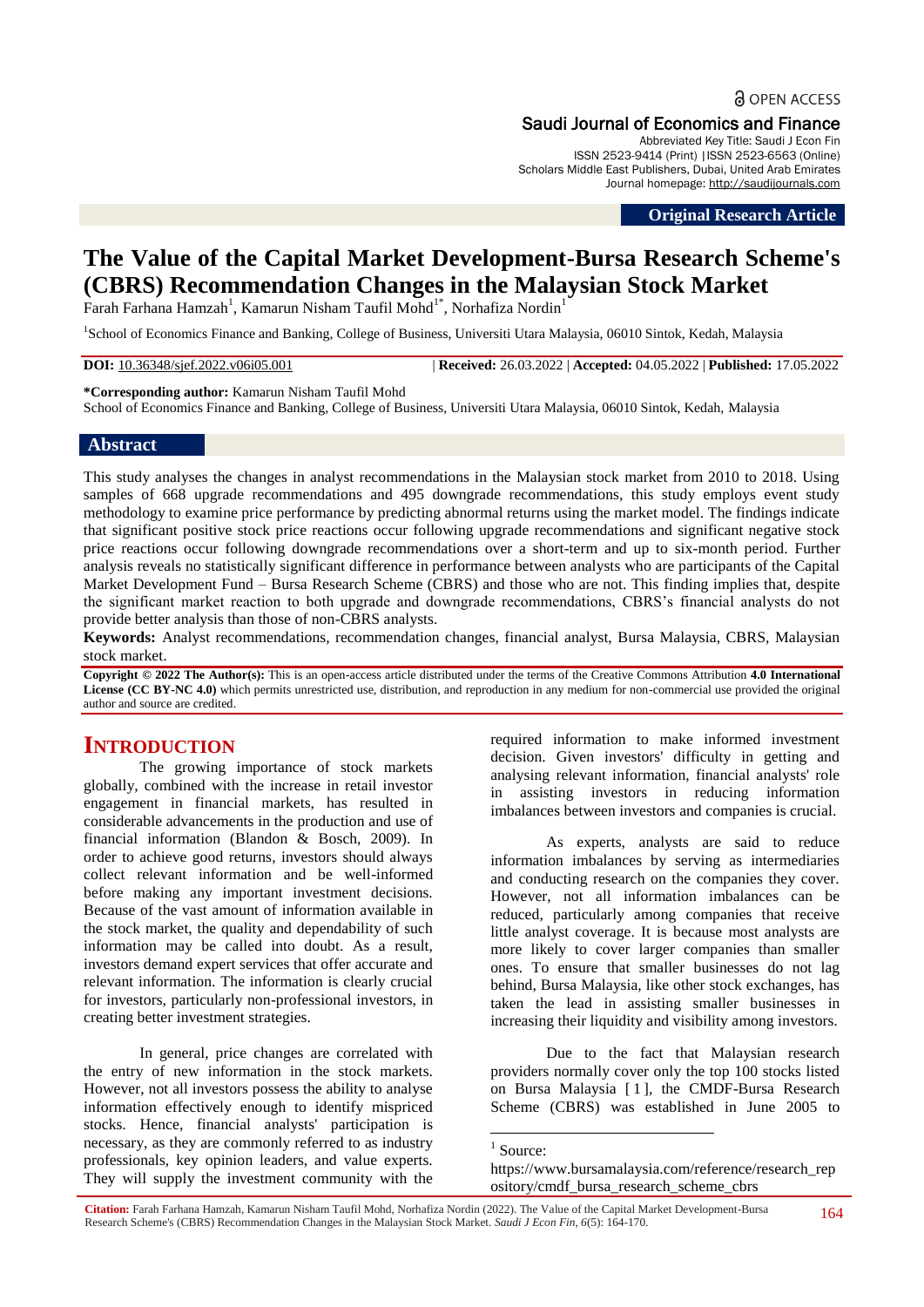promote the development and use of equity research reports in the Malaysian capital market. In specific, CBRS is a collaboration between Bursa Malaysia and the Capital Market Development Fund (CMDF), with Bursa Malaysia serving as administrator and CMDF covering 50% of the cost of coverage. It aims that by providing open access to research reports, it may help investors make more informed investment decisions. To that end, in addition to examining the value of changes in analyst recommendations in Malaysia, this study investigates the effects of CBRS that may explain the abnormal returns generated by changes in analyst recommendations. By investigating evidence from Malaysia, one of the emerging markets, this research adds a new viewpoint to the analyst recommendation literature.

The remainder of this study is divided into the following sections. Following the introduction, a review of the literature on the value of analyst recommendations and the CBRS is presented. Then, the methodology section follows, which includes information about data collection, sample size and methods used. Next, the following section discusses the market's reaction to analyst recommendations, followed by an examination of the effect of the CBRS on analyst upgrade and downgrade recommendations. Finally, the conclusion.

# **LITERATURE REVIEWS**

This section summarises prior research on the value of analyst recommendations in determining stock returns. The majority of research findings indicated a significant market reaction to analyst recommendations (see for example, among others, Jegadeesh & Kim, 2006; Moshirian *et al*., 2009; D. Vukovic *et al*., 2020; D. B. Vukovic *et al*., 2021; Womack, 1996; Yas & Shah, 2021). This demonstrates how analyst recommendations convey new and important information, which results in market price revisions. Their influence on stock market prices demonstrates the value added by analysts through their recommendations.

According to Moshirian *et al*., (2009), investors in developed markets generally view emerging markets as less attractive than developed markets due to the perception that they are too risky to invest in. The less desirable circumstances exist as a result of emerging markets' weak governance and disclosure mechanisms (Lang *et al*., 2004). Investors, particularly non-professional investors, will have difficulty obtaining accurate information necessary to determine the company's true value because the manager has refused to disclose reliable information (Farooq & Id Ali, 2014). As a result of this situation, there is an information gap between the company and the investors.

According to Frankel *et al*., (2006), voluntary disclosure by management and the ability of financial analysts to gather private information can help bridge the information imbalance between investors and companies. In that case, investors are perceived to require the services of experts who can provide them with valuable information to assist them in making investment decisions. Due to that reason, the study's rationale is to improve the validity of analysts' recommendations and the informational role of financial analysts in emerging markets such as Malaysia. Additionally, it is critical to understand whether financial analysts from CBRS-member research firms had an effect on the variation of abnormal returns.

The Capital Market Development Fund-Bursa Research Scheme (CBRS) and Financial Reporting Standard (FRS) regulation, which establishes mandatory disclosure requirements for financial reporting by publicly traded companies on Bursa Malaysia, began in the same year, 2005. Given these two facts, it is reasonable to expect that the analysts' recommendations will be valuable as a result of the high level of transparency in financial reporting by publicly traded companies, which leads to higher financial information. The high level of financial disclosure by management is likely to benefit financial analysts in terms of gathering additional information for evaluating their companies.

The disparity in research coverage between smaller and larger listed companies is a major issue for Bursa Malaysia. Financial analysts tend to overlook companies with lower market capitalization because research companies typically cover the top 100 listed stocks on Bursa Malaysia, which are typically large corporations. The worst-case scenario for these smaller companies is that investors will ignore them because analysts do not cover them. Thus, the introduction of CBRS could be an aid developed by Bursa Malaysia to ensure that under-researched companies have the opportunity to improve their corporate image. Thus, earning investors' confidence.

Thus far, Madun (2008) concentrated on CBRS's impact on the Malaysian stock market. The study concludes that the CBRS does not benefit investors because there is no significant market reaction. The study findings covers 1 May 2004 to 31 December 2005. Mohammed Qasem *et al*., (2015) examined the participation of publicly traded companies and research firms from 2005 to 2013. They observe a downward trend in the number of publicly traded companies and research firms that participate in CBRS. Given the CBRS implementation period of more than ten years and the less interest by listed companies and research firms to take part in CBRS, it shows that it is important to conduct an empirical study to determine whether the scheme is still relevant to implement or if it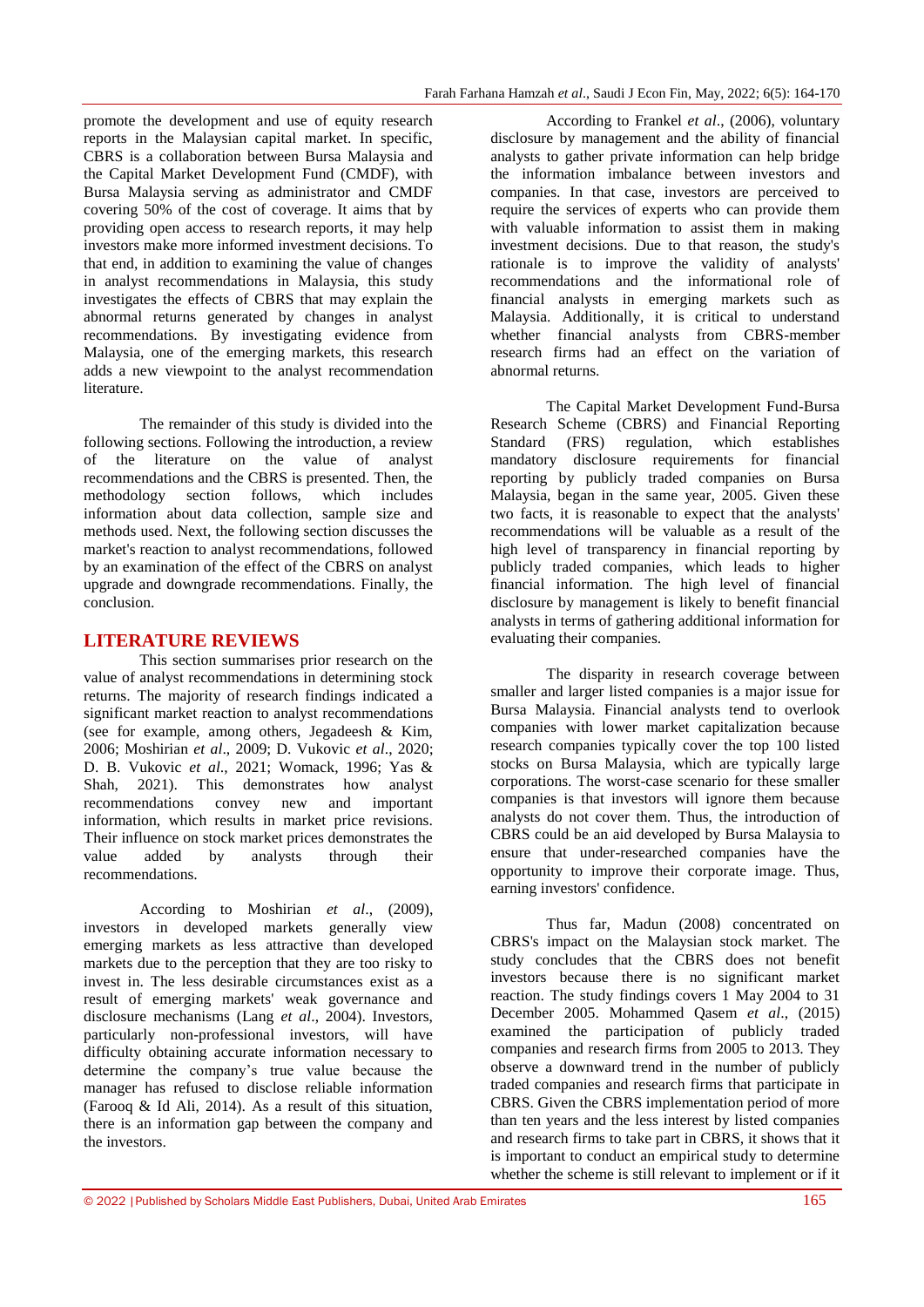provides no value to investors. This study fills the gap in the literature in this area.

# **DATA METHODOLOGY**

# **Event study**

This study contains 1163 observations of recommendation changes, 668 are upgrades and 495 are downgrades. To establish market reactions, tests are undertaken on publicly traded companies on Bursa Malaysia that have undergone changes in analysts' recommendations. The data on changes in analyst recommendations originates from Bloomberg Terminal. At the same time, the CBRS reports come from the research repository section of Bursa Malaysia. Daily closing prices and market indexes are collected via Datastream.

This study employs the event study methodology as proposed in prior research (Brown & Warner, 1985; Mackinlay, 1997). The market model (MM) is used to calculate the impact of abnormal market reactions on analyst recommendation returns. This study employs a 141-day event window that includes ten days prior to the event (-10), the event day (0), and 130 days after the event day (130) to examine the effects of recommendation changes on market reactions. The estimation time ranges between 200 and 11 days prior to the event date (-200, -11). The normal return must first be determined using the market model technique, as in Mackinlay (1997) before the cumulative abnormal return (CAR) may be computed. The "normal return" is the rate of return that would be expected in the absence of the event. The FTSE Bursa Malaysia EMAS Index (FBMEMAS) serves as the market benchmark. First, calculate the actual daily returns for each firm and daily market return during the event window, -200 to 130 (331-day) using the equation 1:

$$
R_{i,t} = ln\left(\frac{p_{i,t}}{p_{i,t-1}}\right) \dots \dots \dots \dots \dots \dots (1)
$$

Where  $R_{i,t}$  represents the actual return for firm *i* on day *t* while  $ln(\frac{p}{q})$  $\frac{p_{i,t}}{p_{i,t-1}}$  denotes the natural log of firm *i*'s stock price on day *t* divided by the previous day's stock price. Next, equation 2 is used to estimate the FBMEMAS index's daily market return:

 …………… (2)

 $R_{m,t}$  refers to the market index return on day  $t$ whereas  $ln(\frac{E}{m})$  $\frac{EMAS_t}{EMAS_{t-1}}$ ) indicates the natural log of market index level at the end of day  $t$  (EMAS<sub>t</sub>) divided by the market index level at the end of the preceding day (EMAS<sub>*t-1*</sub>). Then, the actual return  $(R_{i,t})$  in equation (1) and the return on the market index  $(R_{m,t})$  in equation (2) are used to estimate the market model's (MM) intercept

and slope from day -210 to day 11 (the estimation period). The following equation3 is used:

…………….. (3)

 $R_{i,t}$  signifies the return of firm *i* on day *t*,  $\alpha_i$  and  $\beta_i$  is the parameters of the model for firm *i*, denotes the market portfolio return on day t and  $\varepsilon_{i,t}$ represents the zero mean disturbance term. Then, this study estimates the abnormal returns for firm *i* from day -10 t130 as the equation 4:

$$
AR_{i,t} = R_{i,t} - (\alpha_i + \beta_i R_{m,t}) + \varepsilon_{i,t} \dots \dots \dots \dots (4)
$$

Where  $AR_{i,t}$  signifies the abnormal returns of firm *i* on day *t*, and the remaining parameters have been discussed earlier. The following step is to compute the daily average abnormal returns  $(AAR_t)$  of all firms as in equation 5:

$$
AAR_t = \frac{\Sigma_{i=1}^n AR_{i,t}}{n_t} \dots \dots \dots \dots \dots \tag{5}
$$

Where  $n_t$  denotes the number of traded stocks on day *t*. Next, equation 6 is used to calculated the variance of AR<sub>t</sub>:

 $var_{(AAR_t)} = \frac{1}{n!}$  $\boldsymbol{n}$ …………………. (6)

Where  $\sigma_{\epsilon i}^2$  is the variance of firm *i*'s residuals derived from the equation 3. Then, the Z-test is used to determine the daily significance of AR*<sup>t</sup>* as in the equation 7:

$$
z = \frac{AAR_t}{\sqrt{var_{(AAR_{t1,t2})}}}\dots\dots\dots\dots\dots\dots(7)
$$

The cumulative average abnormal return (*CAAR*) is then calculated for the window period between  $t1$  and  $t2$  ( $CAR_{t1,t2}$ ) as follows: ∑ ………… (8)

Following that, the Z-test is used to determine the significance of CAAR*t1-t2.* The Z-test is modelled as follows:

 √ ……………. (9)

Finally, the cumulative abnormal returns of firm *i* (CAR<sub>*i*(*t1, t2*)) over a specified time  $t_1$  to  $t_2$  are</sub> calculated by adding the daily abnormal returns for firm  $i (AR_{i,t})$  across the period as in equation 10 below: …………….. (10)

#### **Univariate analysis**

This study employs the independent sample ttest, which assumes a normal distribution, and the Mann-Whitney U test, which assumes a non-normal distribution, to determine whether there are differences between the two groups (CBRS and non-CBRS).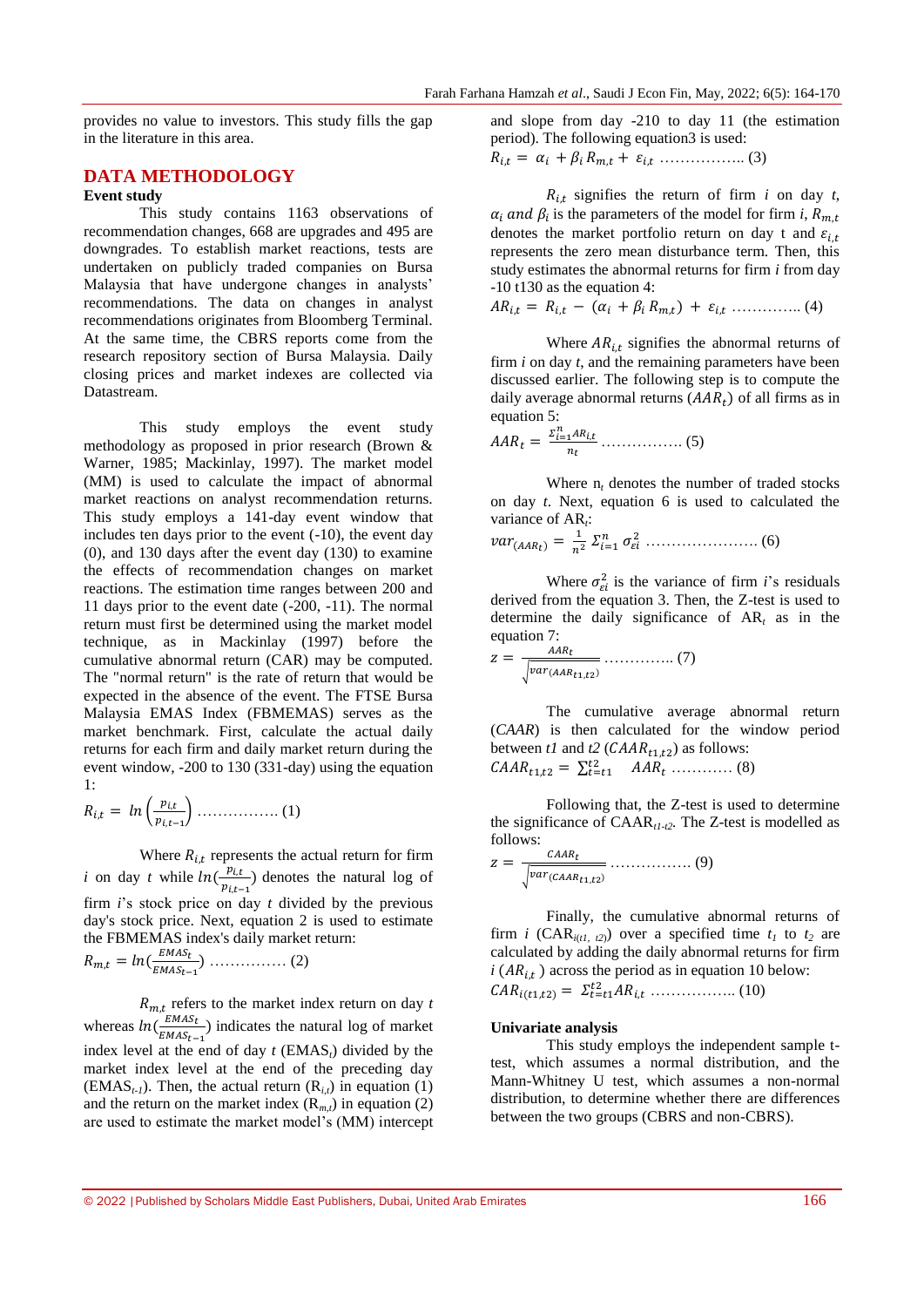### **FINDINGS AND DISCUSSION Event Study**

| Event Day (t) | <b>Panel A: Upgrade Recommendations</b> |                | <b>Panel B: Downgrade Recommendations</b> |                |  |
|---------------|-----------------------------------------|----------------|-------------------------------------------|----------------|--|
|               | AAR                                     | <b>P-value</b> | AAR                                       | <b>P-value</b> |  |
| $-5$          | $-0.17\%$                               | $0.022**$      | 0.04%                                     | 0.594          |  |
| -4            | 0.11%                                   | 0.125          | $-0.04\%$                                 | 0.675          |  |
| $-3$          | $-0.09\%$                               | 0.272          | 0.04%                                     | 0.628          |  |
| $-2$          | $0.04\%$                                | 0.675          | $-0.02\%$                                 | 0.838          |  |
| $-1$          | 0.20%                                   | $0.016**$      | $-0.16%$                                  | 0.144          |  |
| $\Omega$      | 0.69%                                   | $0.000***$     | $-1.07\%$                                 | $0.000***$     |  |
|               | 0.26%                                   | $0.002***$     | $-0.60\%$                                 | $0.000***$     |  |
| 2             | 0.14%                                   | $0.043**$      | $-0.07\%$                                 | 0.421          |  |
| 3             | $-0.01%$                                | 0.840          | $-0.27%$                                  | $0.001***$     |  |
| 4             | 0.09%                                   | 0.180          | $-0.13%$                                  | 0.166          |  |
| 5             | 0.09%                                   | 0.173          | 0.12%                                     | 0.186          |  |

| Table 1: Average Abnormal Returns (AARs) for Stock Upgrade and Downgrade Recommendations Over an |
|--------------------------------------------------------------------------------------------------|
| <b>Eleven-Day Period</b>                                                                         |

Note: \*\*\*, \*\*, and \* denotes statistical significance at the 1%, 5%, or 10% level.

Table 1 displays the average abnormal returns (AARs) for stock upgrade in Panel A and stock downgrade in Panel B over an eleven-day period. Panel A of Table 1 demonstrates that investors react quickly and significantly to favourable upgrade recommendations. The Malaysian market reacts positively to upgrade recommendations beginning one day before the announcement day (-1) and lasting up to two days after the announcement day (2), with a surge on the announcement day (0). Noticeably, share price movements with a 5% significance level occur on preannouncement day (-1) and exhibit a positive average abnormal return (AAR) of approximately 0.20 percent  $(p-value = 0.016)$ . Furthermore, on the day of the announcement (0), the average abnormal return (AAR) peaks at 0.69 percent and is statistically significant at the 1% level with a p-value of 0.00. However, the value of upgrade recommendations drops to around 0.26 percent (p-value  $= 0.002$ ) on day 1 and to 0.14 percent  $(p-value = 0.043)$  on day 2, but remains statistically significant.

According to the findings in Panel A of Table 1, this study concludes that changes in upgrade recommendations around the event window contain new information that causes market price adjustment, confirming Fama (1970) efficient market hypothesis that new information influences pricing instantly. These findings are consistent with those of Murg and Zeitlberger (2014), Vukovic et al. (2020), and Yas and Shah (2021), which all suggest that investors can optimize value creation by responding quickly to upgrade recommendations.

Panel B of Table 1, finds stock prices react significantly to downgrade recommendations on the announcement day (0). On the following day (1), the price continues to move in the direction of analyst recommendations until day three (3), with the exception

of day two (2), which is insignificant. Specifically, the study records significant negative returns occur on the announcement day  $(0)$ , the next day  $(1)$  and day three (3). Meanwhile, the significant negative abnormal returns on day three (3) indicate that the downgrade recommendations have a longer-lasting effect, as the price continues to drop from the day of the release.

The largest absolute negative abnormal returns of 1.07 percent, which is statistically significant at the 1% level on the recommendation day  $(0)$ , suggest that prices react quickly to unfavourable news. The following day (1), the downgrade recommendation's effect had lessened marginally but remained negative, falling to 0.60 percent with a 1% significance level. The negative abnormal returns keep falling to approximately  $0.27$  percent (p-value =  $0.00$ ) on the third day after the announcement (3), which is statistically significant at the 1% level. The negative impact power of the analysts' downgrade recommendations remains statistically significant at the 1% level, implying that the analysts' downgrade recommendations contain predictive information to the investors.

According to the findings in Panel B of Table 1, downgrade recommendations have a stronger shortterm impact than upgrade recommendations on average, as the absolute abnormal returns on downgrade recommendations are significantly greater than those of upgrade recommendations. It corroborates prior research by Ishigami and Takeda (2018), Moshirian *et al*., (2009), Murg and Zeitlberger (2014), Vukovic *et al*., (2020) and Womack (1996). According to Moshirian *et al*., (2009), the greater performance on downgrade recommendations is due to investors' loss aversion, which drives them to prioritize negative signals while making investment decisions.

© 2022 |Published by Scholars Middle East Publishers, Dubai, United Arab Emirates 167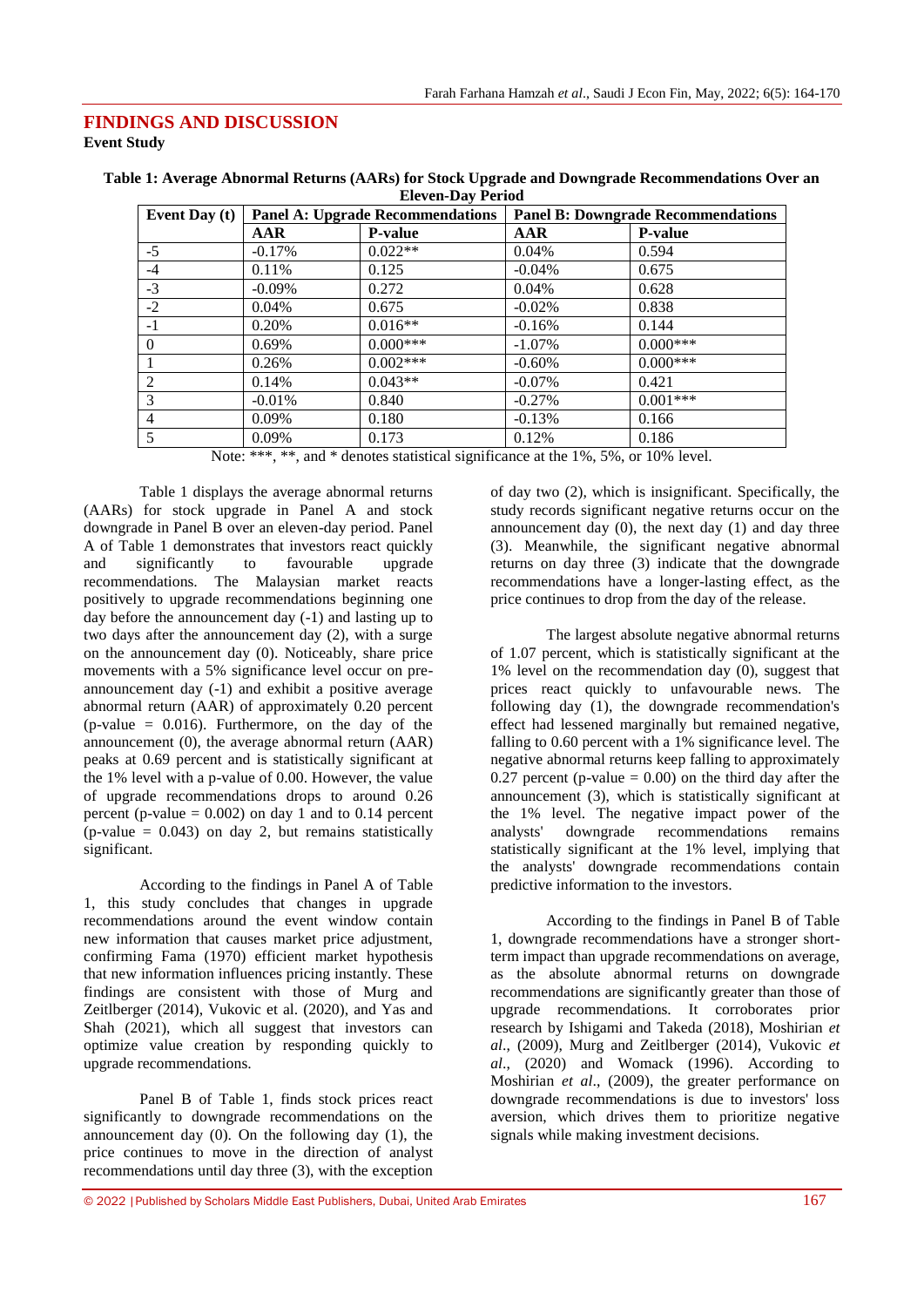All in all, Table 1 illustrates that the abnormal returns are statistically significant, with the highest abnormal returns occurring on the day of announcement (0), showing that the market reacts immediately to analyst recommendations, whether upgrades or

downgrades. It is an indication of financial analysts' effectiveness as intermediaries in lessening information asymmetry between investors and publicly traded companies. In that regard, investors should not delay to follow the recommendations for wealth creations.

|  |                                                                                                   | Table 2: Cumulative Average Abnormal Returns (CAARs) for Stock Upgrade and Downgrade Recommendations |  |
|--|---------------------------------------------------------------------------------------------------|------------------------------------------------------------------------------------------------------|--|
|  | $\mathbf{F}_{\mathbf{V}}$ Fyont Window $\mathbf{F}$ Panel A $\mathbf{F}$ Increade Recommendations | $\blacksquare$ Panel R: Downgrade Recommendations                                                    |  |

| <b>Event Window</b> | <b>Panel A: Upgrade Recommendations</b> |                |             | <b>Panel B: Downgrade Recommendations</b> |
|---------------------|-----------------------------------------|----------------|-------------|-------------------------------------------|
|                     | <b>CAAR</b>                             | <b>P-value</b> | <b>CAAR</b> | <b>P-value</b>                            |
| $CAAR(-10,130)$     | 3.03%                                   | $0.002***$     | $-6.41\%$   | $0.000***$                                |
| $CAAR(-10,1)$       | 1.02%                                   | $0.000***$     | $-1.52%$    | $0.000***$                                |
| $CAAR(-5,5)$        | 1.34%                                   | $0.000***$     | $-2.15%$    | $0.000***$                                |
| $CAAR(-1,1)$        | 1.16%                                   | $0.000***$     | $-1.82%$    | $0.000***$                                |
| CAAR(0,1)           | 0.95%                                   | $0.000***$     | $-1.67\%$   | $0.000***$                                |
| CAAR(2,130)         | 2.02%                                   | $0.024**$      | $-4.88%$    | $0.000***$                                |

Note: \*\*\*, \*\*, and \* denotes statistical significance at the 1%, 5%, or 10% level.

Table 2 summarises the cumulative average abnormal returns (CAARs) for upgrade recommendations in Panel A and downgrade recommendations in Panel B over six event windows. The cumulative average abnormal returns (CAARs) on upgrade recommendations as in Panel A of Table 2 are positive and statistically significant at the 1% and 5% levels for all event windows. All event windows generate returns ranging from 0.95 percent for a twoday event window (0,1) to 3.03 percent for a 141-day event window (-10,130). Except for the 129-day postannouncement event window (2,130), which is statistically significant at the 5% level, all returns are statistically significant at the 1% level. According to the findings, stock prices continue to rise in the short and long run as a result of upgrade recommendations.

Panel B of Table 2 summarises the cumulative average abnormal returns (CAARs) associated with downgrade recommendations. The findings show that downgrade recommendations appear to influence share price direction, since all event windows, regardless of window length, are statistically significant at the 1%

significance level. The average price reaction ranges from -1.52 percent for an eleven-day event window (- 10,0) to  $-6.41$  percent for a 141-day event window  $(-1)$ 10,130). Due to the statistically significant negative returns, investors who react to analyst downgrade recommendations in the Malaysian stock market can expect their investments to retain value for up to six months.

Overall, the positively significant returns following upgrade recommendations and significant negative returns following downgrade recommendations demonstrate that analysts in Malaysia have the ability to predict future returns. In addition, the findings show that investors who react to analyst upgrades and downgrades may anticipate abnormal profits since the share price continues to move in the direction of analyst recommendations. Following that, the majority of market movements based on CAARs require investors to respond quickly in order to profit from recommendation changes.

# **Univariate Analysis**

| Table 3: The Influence of CBRS on Recommendations for Upgrades and Downgrades |  |
|-------------------------------------------------------------------------------|--|
|-------------------------------------------------------------------------------|--|

| Event        | Panel A: Upgrade Recommendations |               |                      | . .<br>Panel B: Downgrade Recommendations |               |                          |
|--------------|----------------------------------|---------------|----------------------|-------------------------------------------|---------------|--------------------------|
| Windows      | (1)                              | (2)           | (3)                  | (4)                                       | (5)           | (6)                      |
|              | <b>CBRS</b>                      | Non-          | P-value of Indpt. t- | <b>CBRS</b>                               | Non-          | P-value of Indpt. t-test |
|              | $(N=21)$                         | <b>CBRS</b>   | test                 | $(N=6)$                                   | <b>CBRS</b>   |                          |
|              |                                  | $(N=647)$     | (Mann Whitney U-     |                                           | $(N=489)$     | (Mann Whitney U-         |
|              |                                  |               | test)                |                                           |               | test)                    |
| CAAR         | 0.67%                            | 3.11%         | 0.679                | $-17.77\%$                                | $-6.27\%$     | 0.394                    |
| $(-10, 130)$ | (0.908)                          | $(0.002)$ *** | (0.426)              | (0.208)                                   | $(0.000)$ *** | (0.178)                  |
| $CAAR(-1,1)$ | 0.47%                            | 1.18%         | 0.297                | $-4.14%$                                  | $-1.80\%$     | 0.526                    |
|              | (0.470)                          | $(0.000)$ *** | (0.529)              | (0.283)                                   | $(0.000)$ *** | (0.523)                  |
| CAAR(2,130)  | 0.94%                            | 2.05%         | 0.833                | $-21.56%$                                 | -4.68%        | 0.178                    |
|              | (0.856)                          | $(0.024)$ **  | (0.559)              | (0.102)                                   | $(0.000)$ *** | $(0.066)*$               |

CBRS equals one if listed firms and research firms participate in the Capital Market Development Fund (CMDF)-Bursa Research Scheme; 0 otherwise, \*\*\*, \*\*, and \* denotes statistical significance at the 1%, 5%, or 10% level. The values in parenthesis in columns (1), (2), (4), and (5) represent the p-value of one sample t-test.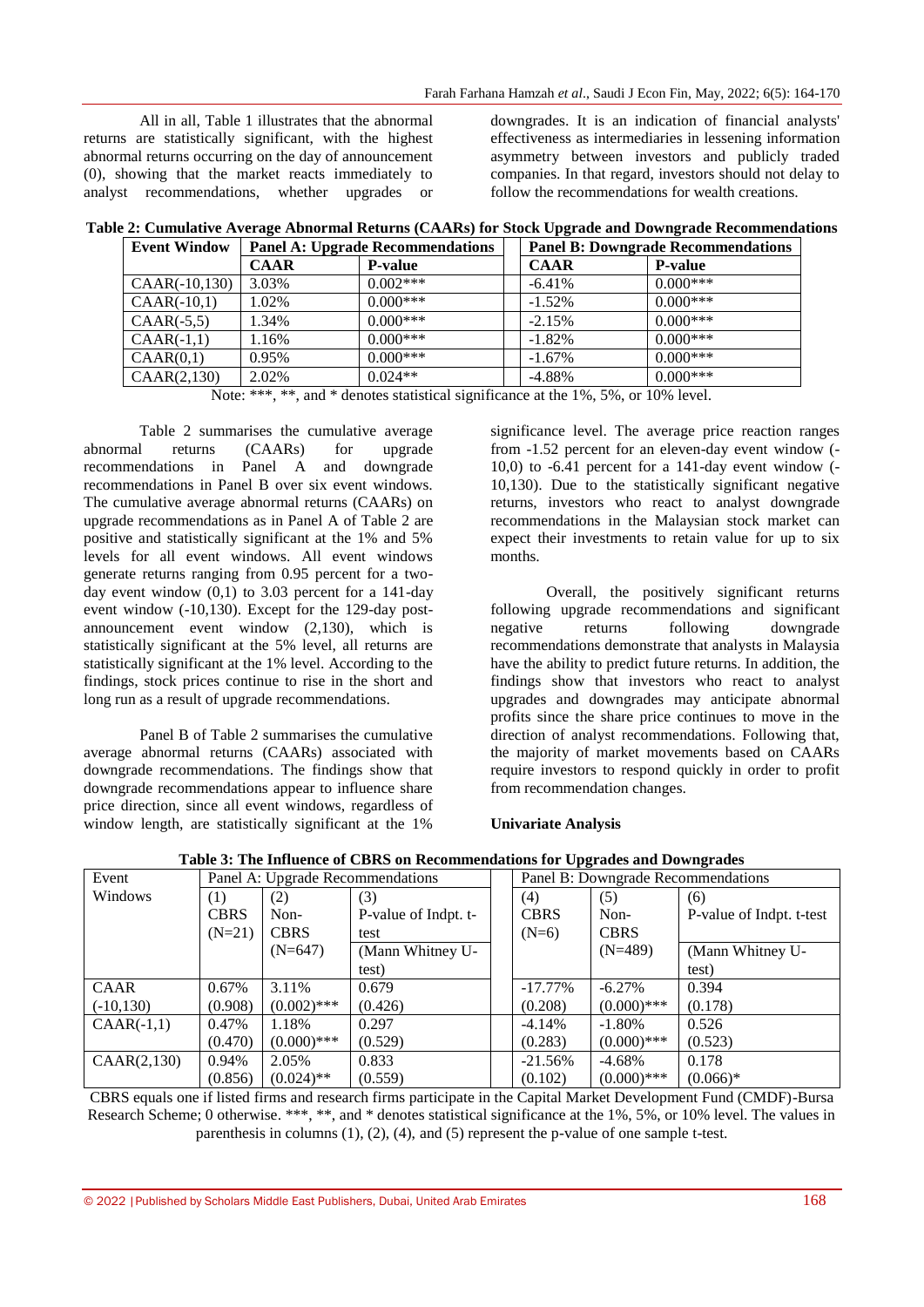### **The Influence of CBRS on Recommendations for Upgrades**

Panel A of Table 3 shows the results of the influence of CBRS for upgrades recommendations. There are 21 CBRS while the other 647 are non-CBRS. Due to the small sample size, caution should be exercised when interpreting the results from CBRS analysis. The findings reveal that non-CBRS provides higher returns than CBRS, implying a larger market influence. Furthermore, the non-CBRS returns are all significant for all three event windows, whereas the CBRS returns are all insignificant for all three event windows, as the p-values exceed 10%.

Non-CBRS earn a significantly higher return of 3.11 percent than that of CBRS, which earns around 0.67 percent but is insignificant over the 141-day window period (-10,130). Meanwhile, over a three-day event window of (-1,1), CBRS earns a negligible 0.47 percent return while non-CBRS earns a significant 1.18 percent return. Furthermore, the returns on postupgrade recommendations (2,130) show that non-CBRS earns a significant return of 2.05 percent while for CBRS, the return is 0.94 percent but not statistically significant.

While both CBRS and non-CBRS generate positive returns in response to upgrade recommendations, the CAAR difference between the two groups across all event windows (-10,130), (-1,1), and (2,130) is not statistically significant even at the 10% level. Similarly, the Mann-Whitney U test indicates that none of the event windows is statistically significantly different from zero. The insignificant difference between the two groups imply that the scheme offered by Bursa Malaysia provides no value compared to non-CBRS in terms of upgrade recommendations. As a result, whether or not research firms participate in CBRS, the value added is similar to that of non-CBRS recommendations. In contrast to Madun (2008), this study suggests that investors should be careful when following recommendations given that both CBRS and non-CBRS analysts perform equally well in their analyses.

### **The Influence of CBRS on Recommendations for Downgrades**

Panel B of Table 3 compares the findings for downgrade recommendations using CBRS and non-CBRS. Six downgrade recommendations are based on CBRS observations, while the remaining 489 are based on non-CBRS observations. Again, since the number of CBRS observations is limited, the conclusions of this study should be regarded with caution due to the small sample size. According to Panel B of Table 3, CBRS downgrade recommendations have a stronger influence on absolute abnormal returns than non-CBRS downgrade recommendations. Similar to upgrades, recommendations for non-CBRS downgrades generate statistically significant returns over the three event

periods, whereas CBRS returns do not. The negative signs in downgrade recommendations indicate that the market is trending downward.

The longest event window (-10,130) reveals a statistically insignificant loss of approximately 17.77 percent for CBRS, while the average return for non-CBRS is -6.27 percent and statistically significant at the 1% level. CBRS generates an insignificant -4.14 percent during the three-day event window  $(-1,1)$ , whereas non-CBRS generates -1.80 percent and is significant. The (2,130) post-announcement downgrade recommendations represent a decrease of approximately 21.56 percent for CBRS, the largest decrease of the three event windows but not statistically significant. However, non-CBRS produces -4.68 percent, which is statistically significant at the 1% level. Although non-CBRS performs better independently than CBRS, the difference in CAAR between the two groups is not significant in all the three event windows. The insignificant mean difference in returns for downgrade recommendations between CBRS and non-CBRS suggests that Bursa Malaysia's scheme performs indifferently in terms of analysts' performance in valuing participating listed firms. Thus, investors may choose cautiously between CBRS and non-CBRS recommendations, as both provide value.

The low performance of CBRS analysts could be explained by the fact that participating listed firms pay a fee to participate in the scheme, thus reducing the scheme's objectivity. Furthermore, the frequency with which research firms are required to issue recommendation reports may have reduced the value of the recommendation, as there may not have been significant updates to participating listed firms. However, the CBRS' research firms are required to do so in order to comply with Bursa Malaysia's requirements.

# **CONCLUSION**

This study examines the changes in analyst recommendations in Malaysia's stock market from 2010 to 2018. The findings suggest that stock prices react significantly to changes in upgrade and downgrade recommendations on the day of the recommendations and the next day. Over the long run, the study demonstrates that stock prices continue to shift in the direction of recommendation changes for upgrades and downgrades. Additionally, this study discovers that downgrade recommendations appear to trigger a stronger market response than upgrade recommendations suggesting that investors tend to focus more on negative signals than those of positive signals.

Furthermore, this study analyzed the effect of the Capital Markets Development-Bursa Research Scheme (CBRS) on market reaction to changes in recommendation. The findings indicate that there is no